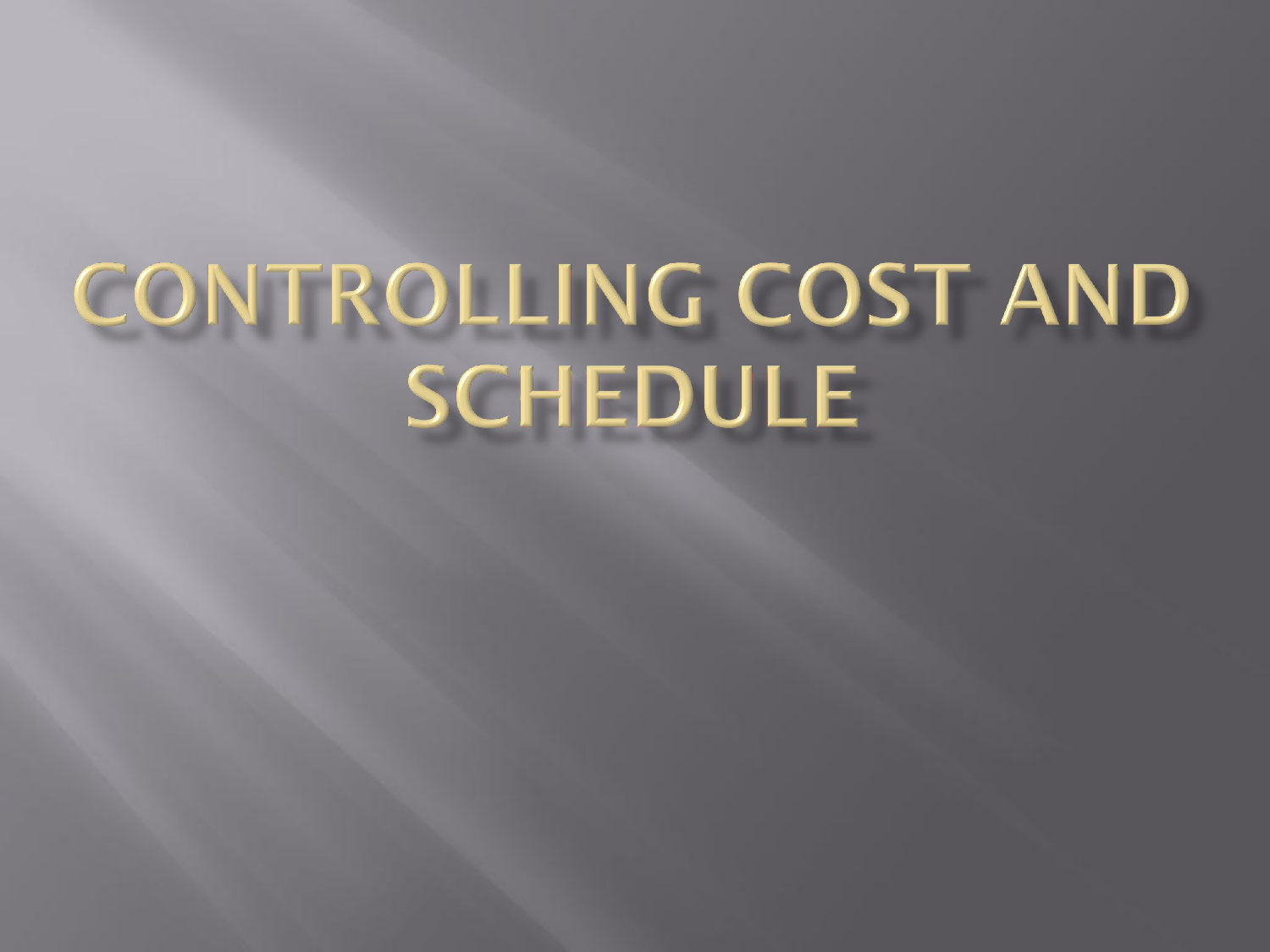## **Elements of Cost**

 Purchase price (covered last month) Initial cost estimate Verification by subcontractors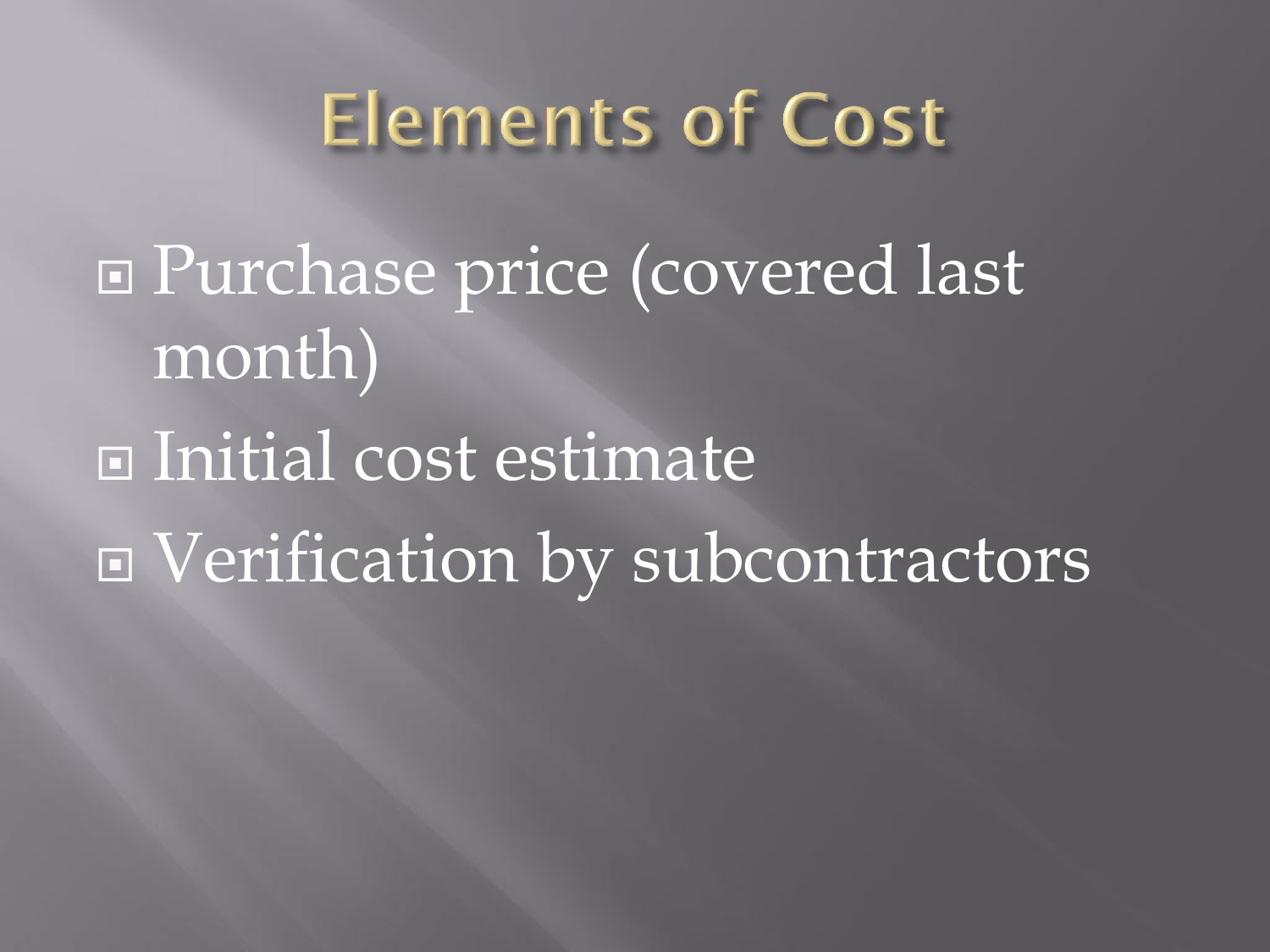## **Cost Estimate**

## **E** Resources

- Means cost estimating (or other commercial manuals)
- **Historical data** 
	- Collected and categorized from each project
	- Updated after or during each project to reflect changes in prices or in labor environment
- A Master Template
	- Easy to make and update
	- Covers all major areas of the rehab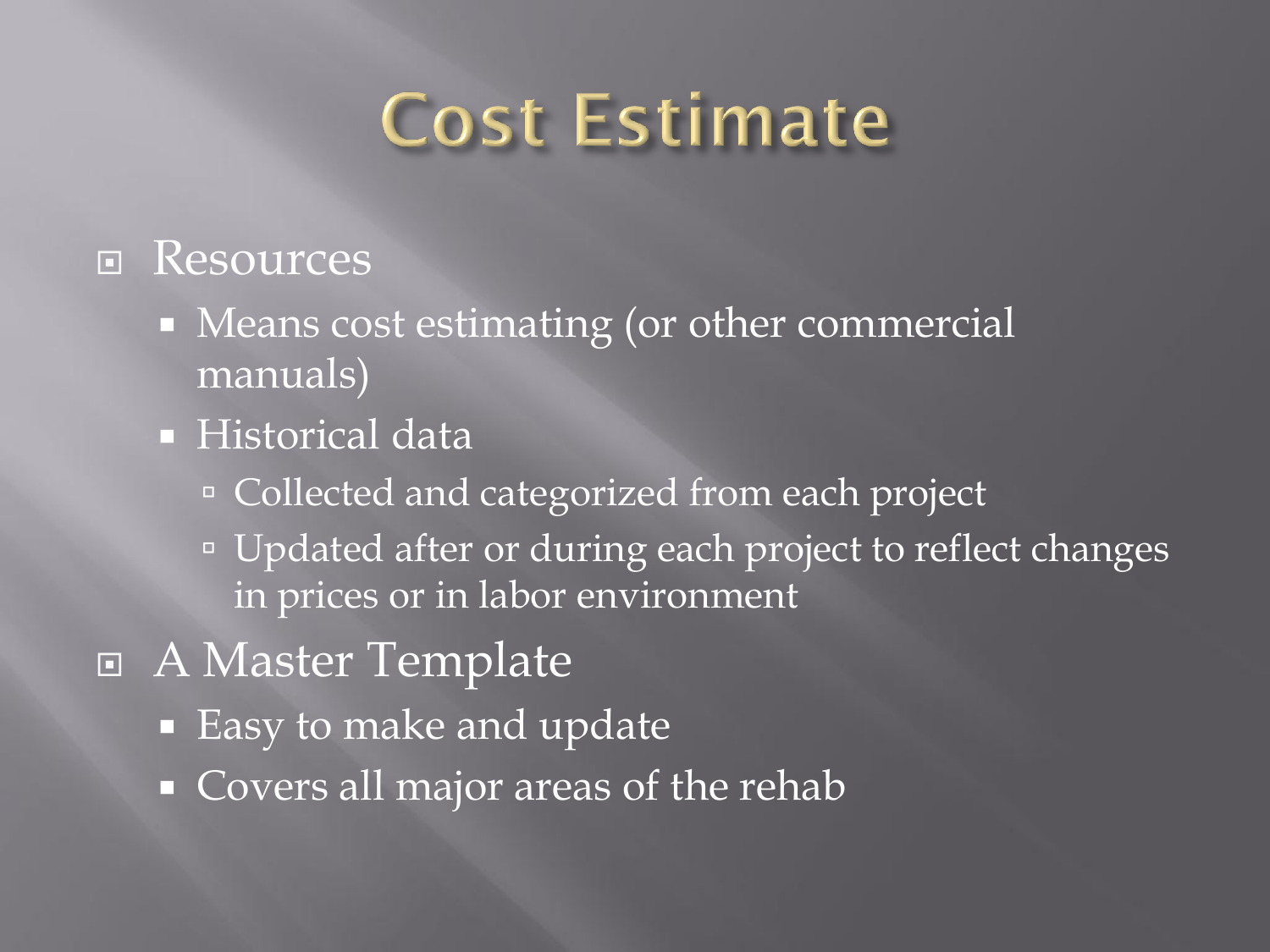| $\mathbf{0}$ | <b>Stage 1: Pre-Construction</b>                                                                                                         |                     |            | \$1,950.00 | 6.4% |          |             |
|--------------|------------------------------------------------------------------------------------------------------------------------------------------|---------------------|------------|------------|------|----------|-------------|
|              |                                                                                                                                          |                     |            |            |      | \$ Labor | \$ Material |
| $\mathbf{1}$ | <b>House Secured</b>                                                                                                                     |                     |            | \$45.00    | 0.1% |          |             |
|              |                                                                                                                                          |                     |            |            |      |          |             |
|              | Lockbox for Door Key                                                                                                                     | $\mathsf{O}\xspace$ | EA         | 0.00       |      | 6.00     | 32.50       |
|              | <b>Re-Key Service</b><br>(per number of door locks and dead bolts to be re-keyed)                                                        | $\overline{2}$      | EA         | 45.00      |      | 22.50    | 0.00        |
|              | Extra                                                                                                                                    | $\mathsf{O}\xspace$ | EA         | 0.00       |      | 0.00     | 0.00        |
| $\mathbf{2}$ | <b>Plans, Permits &amp; Filings</b>                                                                                                      |                     |            | \$525.00   | 1.7% |          |             |
|              |                                                                                                                                          |                     |            |            |      |          |             |
|              | Plans                                                                                                                                    |                     |            |            |      |          |             |
|              | Architectural Design & Development Time                                                                                                  | $\mathbf 0$         | <b>HRS</b> | 0.00       |      | 75.00    | 0.00        |
|              | <b>Interior Design Consulting</b><br>(choosing cabinets, paint colors, countertops, tile, vinyl, fixtures,<br>accessories, carpet, etc.) | 5                   | <b>HRS</b> | 325.00     |      | 65.00    | 0.00        |
|              | Permits & Filings                                                                                                                        |                     |            |            |      |          |             |
|              | Regulatory Fees (state or local requirements)                                                                                            | $\mathbf{0}$        | EA         | 0.00       |      | 50.00    | 0.00        |
|              | Permits                                                                                                                                  | $\mathbf{1}$        | EA         | 200.00     |      | 200.00   | 0.00        |
|              | <b>Inspection Fees</b>                                                                                                                   | $\mathbf 0$         | EA         | 0.00       |      | 35.00    | 0.00        |
|              | <b>Extra</b>                                                                                                                             | $\mathbf 0$         | EA         | 0.00       |      | 0.00     | 0.00        |
|              |                                                                                                                                          |                     |            |            | 0.0% |          |             |
| $\mathbf{3}$ | <b>House Leveling &amp; Foundation Repair</b>                                                                                            |                     |            | \$0.00     |      |          |             |
|              | <b>Slab Foundation Repair</b>                                                                                                            | $\mathbf{0}$        | <b>BID</b> | 0.00       |      | 0.00     | 0.00        |
|              | Pier & Beam Foundation Repair                                                                                                            | $\mathbf 0$         | <b>BID</b> | 0.00       |      | 0.00     | 0.00        |
|              | <b>Extra</b>                                                                                                                             | $\overline{0}$      | EA         | 0.00       |      | 0.00     | 0.00        |
|              |                                                                                                                                          |                     |            |            |      |          |             |